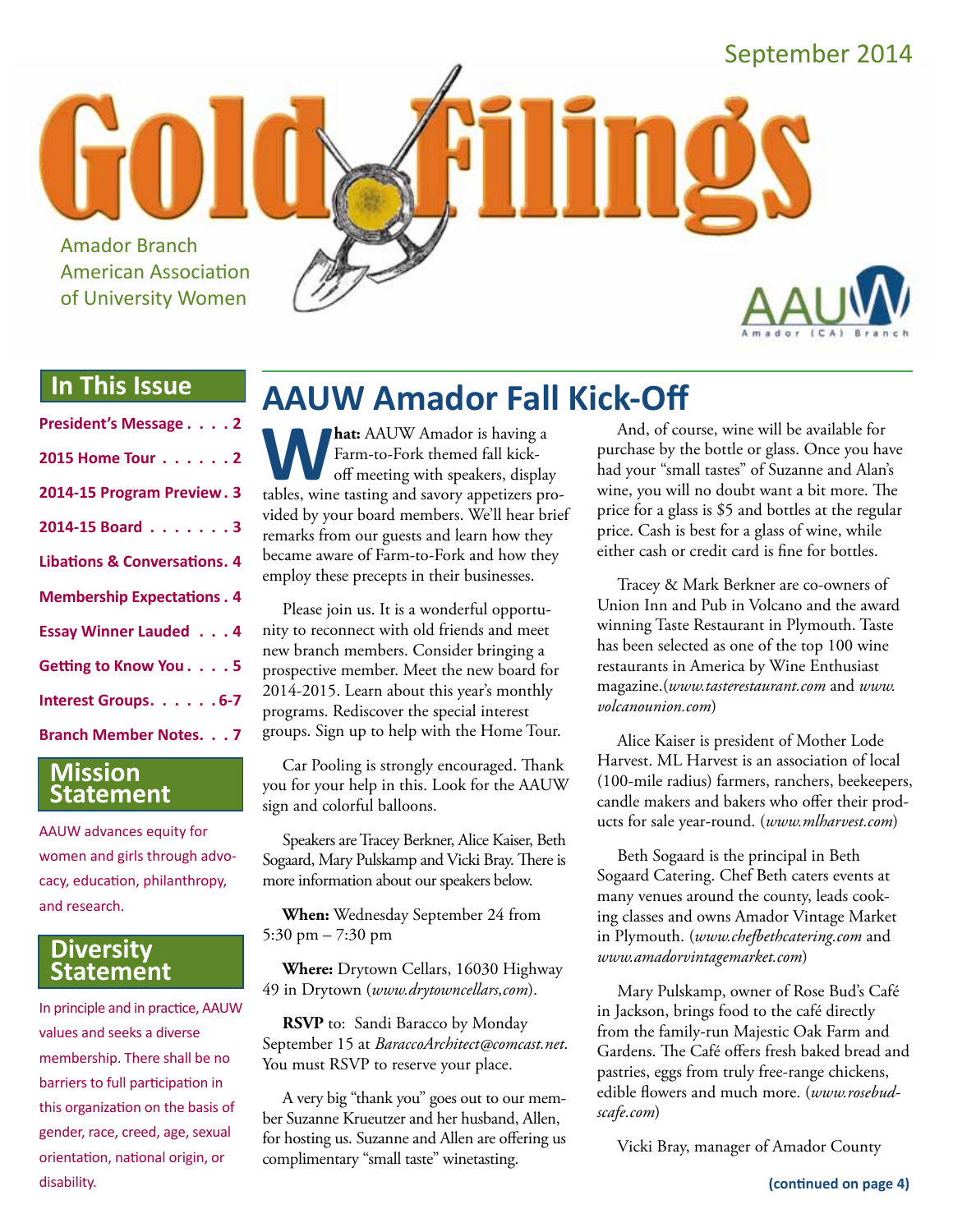

#### *by Michele Powell*

Welcome Back.

Once again we are starting a new AAUW Amador year. It seems incredible to me that it is 2014-2015 and yet it is. It seems incredible that summer is nearly over and yet it is. I hope you all had a relaxing, interesting and enjoyable summer full of activities that inspire and engage. Jim and I went on a sea and land cruise to Alaska. It was an exhilarating experience. The grizzly sightings and the flight in a nine-passenger airplane are only two of the many amazing things we experienced.

I am proud to be serving as your president and thankful for a board with members who are talented and dedicated to our cause. I am thankful, as well, for an engaged and involved membership. The complete board is listed on page 3. We are very fortunate to have every position filled except president-elect. You will recognize many of the names; some board members are the same as last year, but in new positions; some are in the same positions. Please help me welcome our new treasurer, Isabel Singleton. This is the first office she has held for the branch.

#### **President-Elect Needed**

For the third year in a row we don't have a president-elect; this is a serious hole in the board particularly as we look ahead to 2015-2016 because being president-elect serves as a learning year for the next year's president. Please consider taking on this position. If you want to explore this possibility, any of the past presidents will be happy to answer all questions you may have.

#### **Fall Kick-Off**

Our fall kick-off meeting is going to be quite a bit different this year. On Wednesday September 24th at 5:30 are having a Farm-to-Fork themed meeting at Drytown Cellars *(www drytowncellars.com).* Branch member Suzanne Krueutzer and her husband, Allen, are hosting us.

This will be fun meeting; we are visiting the winery during crush, so there will be lots of activity and it's an appropriate setting for a Farm to Fork meeting. I look forward to seeing you there. An RSVP is required and car pooling strongly encouraged. All the details are on page one.

#### **Tech Trek**

You may recall that we have in the past had our Tech Trek girls come to the September meeting to tell us about their science camp experience. This will not happen this year, but don't worry because Sandi Baracco, our Program VP, and her team are working hard planning a STEM (Science, Technology, Engineering & Math) program for November that will include the Tech

Trek girls. Careers in STEM areas, STEM education and reports from our Tech Trek girls will be part of the program. Full details will be sent to you in October.

#### **Policy: Membership Expectations**

Two years ago we implemented a membership policy which clarifies our responsibilities and expectations as branch members. Please be sure to review the policy on page 4 and consider how you could help make our branch stronger and more successful.

#### **Home Tour Chair**

Hats off to Nancy Schuster for taking on the role as Home Tour Chair. Nancy is putting her committee together and if you want to serve on the committee or if you have questions about how you can help, call or email Nancy. The Home Tour details will be revealed at the kick-off meeting. Nancy has written a brief save-the-date overview of Home Tour below.

I look forward to a wonderful year full of learning, fun and friendship.

*–Michele*

# **Home Tour 2015**

#### **SAVE THIS DATE – SATURDAY, APRIL 18, 2015**

On April 18th we will host the 43rd Annual Home Tour to benefit the Scholarship Fund. Putting the emphasis on #43 should remind us of the many deserving young women who have received encouragement as well as financial support to pursue their dreams as a result of the tour; AND the dedication and hard work the members of our branch have worked, year after year, to make it a success.

September 18th will be the first meeting for the 2015 Home Tour Committee, and you are all invited to be a member. There's no such thing as too many volunteers! I have lists of "mentors" who will be your guide, just in case you're hesitating because you're not sure what's involved.

I'm on the lookout for a graphic design coordinator, brochure editor, sponsor solicitors (a "team" would be great), signage (another "team" would be perfect to get our visitors to the sites on tour day).

Get ready for the Preview of the tour at the big Kickoff.

Call or email me if you want more information, or if I can add you to the committee.

Thanks!

*–Nancy Schuster, 2015 Home Tour Chair*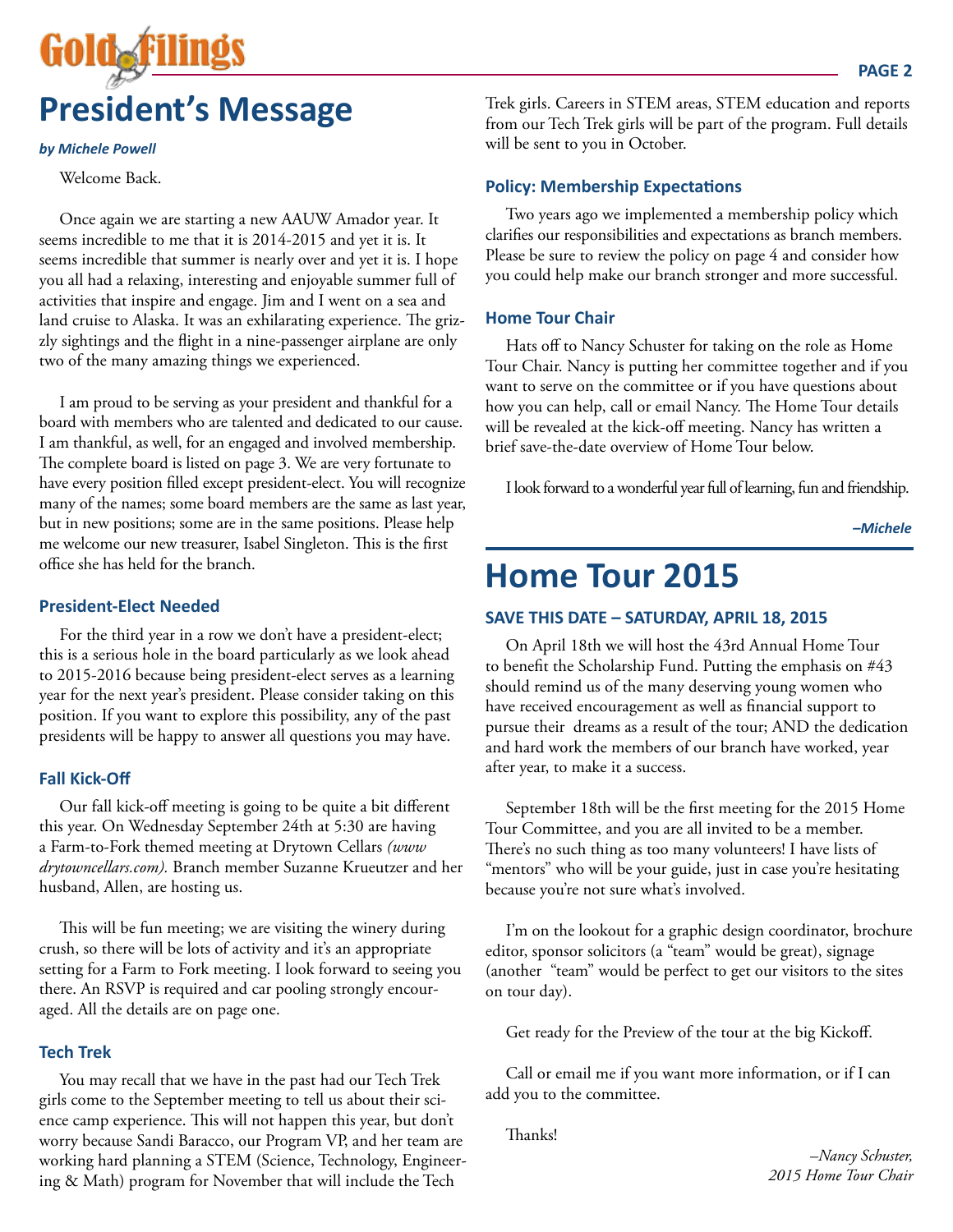

# **2014-2015 Program Schedule Preview**

| 2014          |                                                                                                                          | February 5:    | <b>COMMUNITY: WOMEN'S</b>                                                                                  |
|---------------|--------------------------------------------------------------------------------------------------------------------------|----------------|------------------------------------------------------------------------------------------------------------|
| September 24: | Fall Kickoff: FARM 2 FORK<br>Drytown Cellars 5:30-7:30 PM                                                                |                | <b>FINANCIAL ISSUES</b><br><b>Sutter Creek Community</b>                                                   |
| October 8:    | <b>Spotlight on LIBATIONS</b><br><b>&amp; CONVERSATIONS</b><br>Amador 360 in Plymouth 5:30-6:30 PM                       | March:         | Building 3-5 PM<br><b>CELEBRATION OF WOMEN'S</b><br><b>HISTORY MONTH</b>                                   |
| November 13:  | <b>TECH TREK SCHOLARS &amp; STEM</b><br><b>HAPPENINGS</b> in Amador County<br>Science/Technology/Engineering/Mathematics |                | Fresh new ideas are in the making-Want<br>to help?<br>Details TBA                                          |
| December 7:   | <b>Sutter Creek Community</b><br>Building 6:30-8 PM<br><b>HOLIDAY OPEN HOUSE</b>                                         | April 18:      | <b>HOME TOUR: Amador County</b><br>All members Save the Date<br>11 AM-4 PM                                 |
|               | (Baracco Home)<br>Sutter Creek 3-6 PM                                                                                    | <b>May 16:</b> | <b>ICE CREAM SOCIAL:</b><br><b>Funds Celebration</b><br>Awarding of College                                |
| 2015          |                                                                                                                          |                | and Tech Trek Scholarships                                                                                 |
| January 14:   | <b>INTERNATIONAL: KELSI HIMMEL</b><br>on ECUADOR'S RAINFOREST                                                            |                | Baracco Garden 4-6 PM                                                                                      |
|               | Impacts of Oil Extraction & Mining on<br>Ecosystems & Communities<br><b>Sutter Creek Community</b><br>Building 4-5:30 PM | June 13:       | <b>BRUNCH: ANNUAL GENERAL</b><br><b>MEETING</b><br>Election of Officers/Business Meeting/Year<br>in Review |

# **Amador Branch Board of Directors for 2014-15**

#### **Elected Officers**

| Membership VP (and Directory) Susan Staggs |  |
|--------------------------------------------|--|
|                                            |  |
| Secretary  Nancy Street                    |  |
|                                            |  |
| <b>Appointed Positions</b>                 |  |
|                                            |  |
|                                            |  |
|                                            |  |

| Historians. Marjorie Guletz & Sandi Baracco |
|---------------------------------------------|
|                                             |
| Hospitality Sandy Campbell & Claire Wait    |
|                                             |
| Public Policy/Ed Equity Bonnie Krupp        |
|                                             |
| <b>Scholarships</b>                         |
| Community College  Kelli Garcia             |
| Upper Division / Graduate  Kathy Guletz     |

| Website EditorBelva Pummer |  |
|----------------------------|--|

# **Board Briefs**

The Board of Directors did not meet in August.

## **September Board Meeting**

The next Board Meeting will be held on September 18. We always meet at 1 p.m. at the home of Margie Guletz. All branch members are welcome.

Board meetings are held on the third Thursday of each month except for June and July when the Board takes summer vacation and in December when the Board takes a winter break.

## **October Newsletter Deadline**

The deadline for submitting articles and information for the October newsletter is September 25th.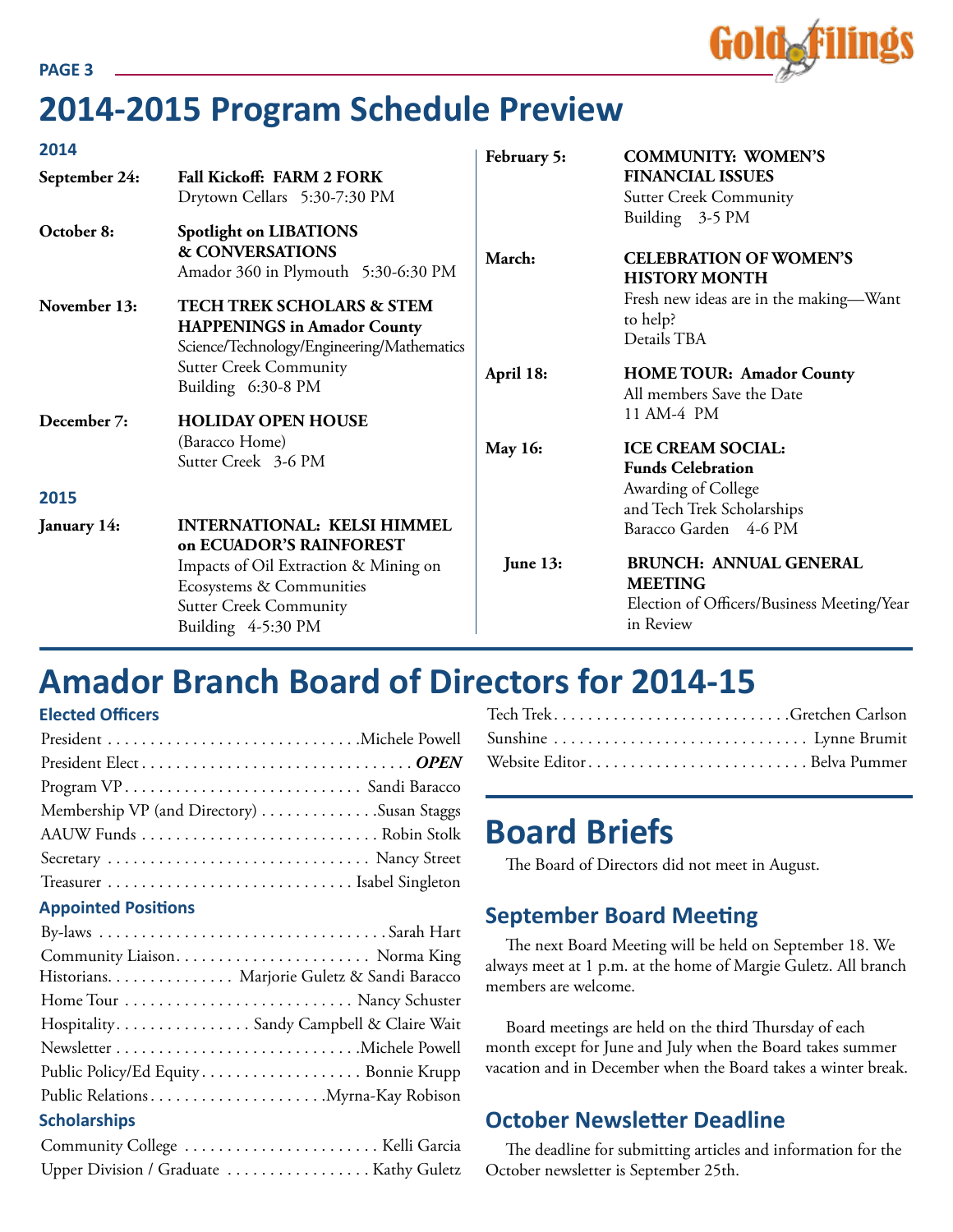

# **Upcoming: Libations & Conversations**

In September L&C will be attending AAUW Amador's kick-off meeting the evening of Wednesday, September 24, at Drytown Cellars in Drytown.

In October L&C will meet on Wednesday, October 8, 5:30-6:30 pm at Amador 360 (a wine-tasting bar) in Plymouth. The topic of

conversation will be "Sustaining Life-Long Learning in a Rural Environment". Karen Dickerson from the Amador Community College Foundation will be our guest and will speak briefly about local ACCF adult enrichment classes. Please join us.

# **Policy: Membership Expectations**

All members will be expected to work at the Home Tour on the day of the Home Tour and are strongly encouraged to serve on one or more of the following:

*•* **Board of Directors:** Attends Board meetings, helps with the leadership of the branch, carries out specific responsibilities of office/chairmanship.

*•* **Home Tour Committee:** Works with the Home Tour Chairperson on the organization and execution of the Home Tour in assigned role.

*•* **Hospitality Committee:** Helps Hospitality Chairperson in the planning, organization, and serving at least one program.

*•* **Program Committee:** Serves as Lead or Co-Lead for one program, and helps Program Chairperson as needed.

*•* **Scholarship Committee:** Works with Scholarship Chairpersons in the process of selection of Scholarship recipients.

*•* **Nominating Committee:** Works with the Nominations Chairperson to find nominees for the coming year's officers.

# **Women's History Month Essay Winner Garners National Honors**

**D**ahkota Brown, now a<br>15 year-old student at<br>Argonaut H.S., was a<br>winner in our Women's His-15 year-old student at Argonaut H.S., was a winner in our Women's History Month essay contest in 2012 with his essay on Margaret Dalton, her influence in our community and how her life inspires his own. Dahkota continues to be recognized for his achievements. He was one of four Native "youth leaders" nationwide who have been dubbed "Champions for Change" by the Center for Native American Youth (CNAY). These youth were selected to attend an event in Washington D.C. hosted by President Obama. The purpose of this event was to announce new commitments to the My Brother's Keeper initiative.

In a quote from the Amador Ledger Dispatch- "These youth — who make up our country's most at-risk population — shared Native American priorities; ensuring Native youth perspectives were included in the discussion with President Obama." You can read the full press release by going to the Ledger Dispatch website and do a search for Dahkota Brown or look in the July 24 issue.

At the event Dahkota Brown shared his perspective by saying "I see the difficulties and struggles that follow us every day. Native boys are affected by the devastating statistics that haunt Native Americans: we have the highest drop out rate, lowest numbers represented in college and young Native men have the highest suicide rates among all ethnicities."

Dahkota founded a study group called NERDS (Native Education Raising Dedicated Students) in 2012 when he

was13 years old in 8th grade. NERDS is now trademarked, with a recognized logo, and a fiscal partner. NERDS operates at three public schools in A.C.U.S.D. and in three Indian tribes within Northern California.

In addition Dahkota Brown was recently selected one of ten national winners of the Kohl's Cares© scholarship. The recipients of this scholarship each receive \$10,000

and a donation of \$1,000 to a nonprofit organization chosen by the recipient.

Dahkota also got an award from Richard Glock, the superintendent of A.C.U.S.D. for his many hours of community service.

We offer congratulations to Dahkota Brown for his many honors.

# **Kick-Off**

#### **(continued from page 1)**

Farmers' Markets, can be found at all the markets every week and she is taking time from the PG market to be with us. Vicki will bring examples of the products that are offered at the markets. At the markets in addition to fruit and vegetables you'll find many surprises like handcrafted lotions and olive oil.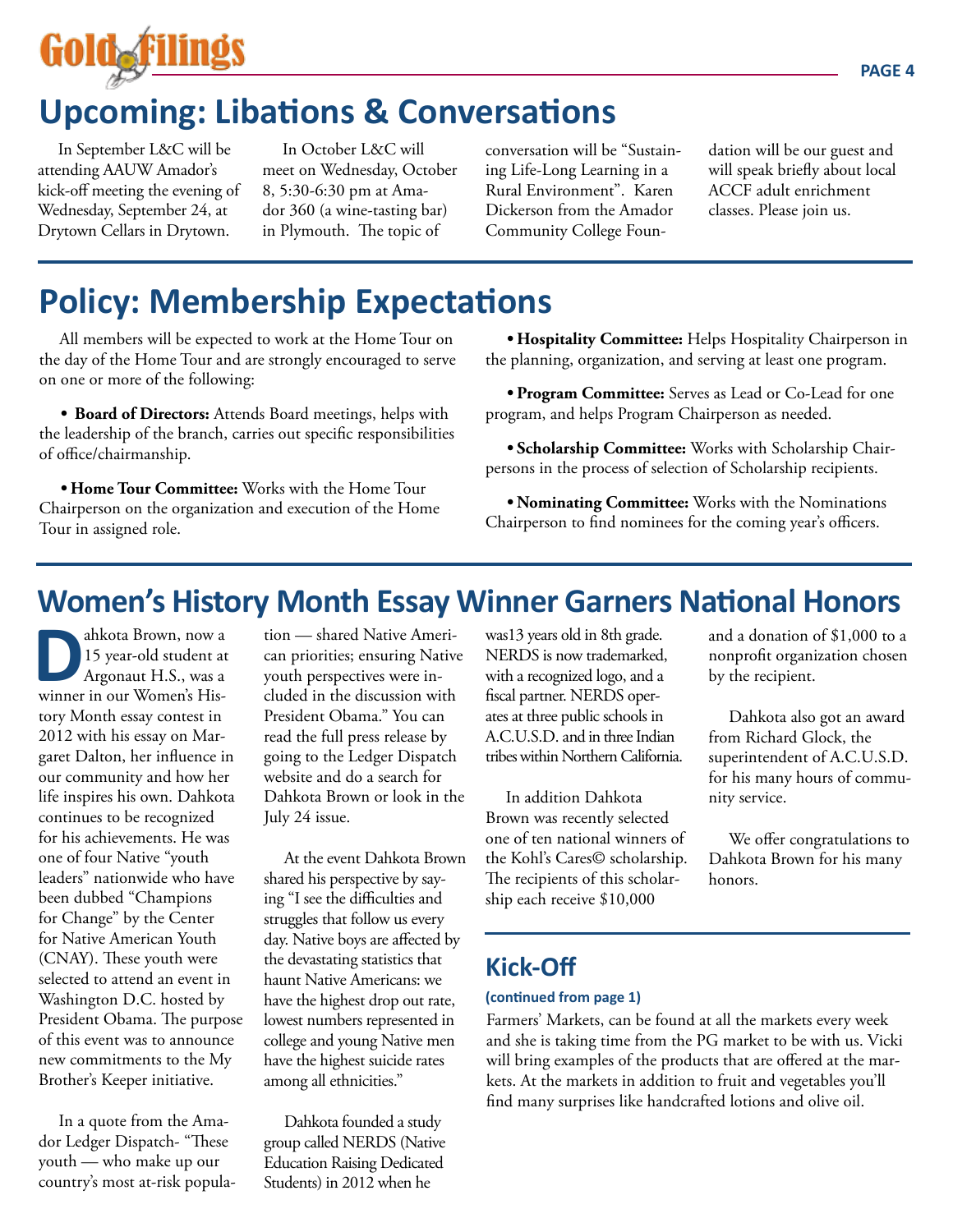# Gold**afilings**

# **Getting to Know You: Cathy Yochheim**

*by Norma King*

**Cathy recently retired from** her real estate business in downtown Jackson. She is surprised how happy she is being retired. She joined AAUW in order to participate in intellectual discussions and enjoys the diversity of different member's perspectives.

She grew up on a dairy farm in Ohio and graduated from Ashland College with a bachelor of arts and a major in biology. She taught school for eight years in diverse locations such as Pecos New Mexico, with Castilian Spaniard children, and at a detention center in New Jersey for youth eight to eighteen. She strove to find a way to motivate her students

to strive for excellence and they did.

Cathy and her husband Eric have lived in 15 states and Brazil. Eric was a radioactive materials manager at Rancho Seco Nuclear Facility and when it closed he went to a Lutheran Seminary in Berkeley and is now a Lutheran Pastor.

He encouraged Cathy to follow her own path and for nine years her major work was in low income housing. She started an affiliate of Habitat for Humanity in Riverton, Wyoming and developed a federal program that allowed Native Americans to own homes on Trust land (reservations)





*Cathy Yochheim*

for which she received a HUD Best of the Best Award. One

tribe she worked with was the Havasupai tribe who live in the bottom of the Grand Canyon.

As a real estate broker she founded the HOPE program in Amador County in 2009. Through fund raisers and individual contributions, first time homebuyers got a hand up. In retirement she likes to work with people in need and try to make their lives better.

Cathy and Eric have three married sons and nine grandchildren who continue to amaze her.

# **Ideas for New Interest Groups**

Special interest groups are not the reason that our AAUW branch exists, but they are an important way to build relationships, enrich our AAUW experience and they sure are fun. What a great way for us to get to know each other in relaxed social and educational gatherings. For me it was my membership in the Book Lovers group that led to all other involvement in the branch. If I hadn't spent that time getting to know members in the book group I would not have been involved with governance.

We know that interest groups add value to our AAUW experience and I've been thinking about the fact that we've had no new interest groups in the three years that I've been in the branch. I wonder if there are members who might want to start new groups. Do you have a passion that you'd like to share? Here are a few ideas that I had.

- • Bridge
- • Breakfast Buddies Sewing

**Quilting** 

- Computers and Technology
- **Brunch Bunch** • Theatre and Film
- • Bicycling
- Club

This is just a start and I'm sure that many of us have other ideas. If you'd like to start or join a new interest group, email me with your name, interest topic and whether you'd like to chair and organize the group. I'll keep track and get back to everyone when I have any news to share. Thank you.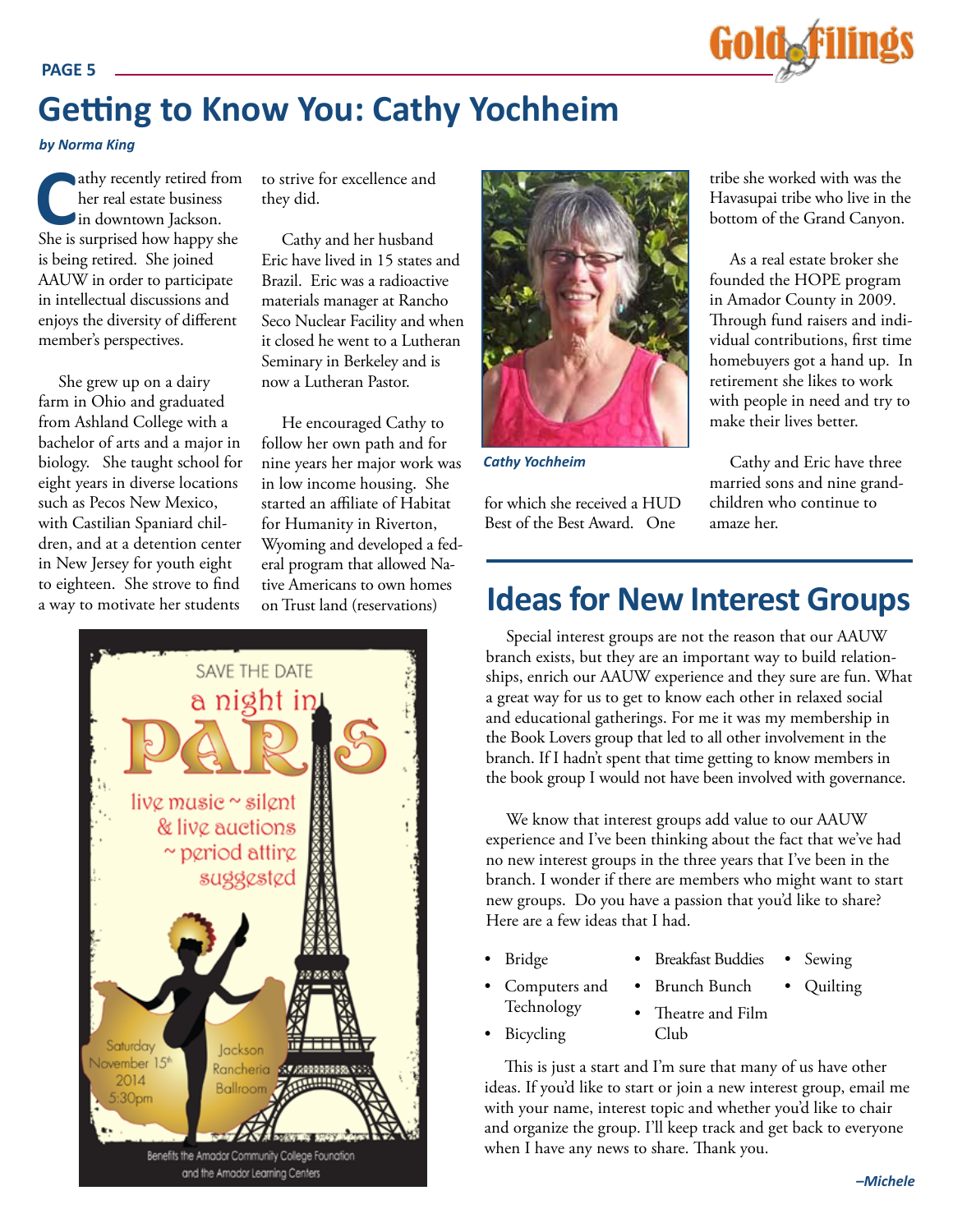# **Special Interest Groups**

# **Afternoon Book Group**

Iris Aparicio, Chair *joeiris@volcano.net*

Join us for a thoughtful and friendly book discussion the 2nd Monday of each month at 2 p.m. We meet at members' homes to

discuss a book chosen from our yearly list compiled in September. Our list is a mix of fiction and nonfiction. New members are welcome.

On September 8 at 2 PM we will meet at the home of Iris Aparicio to discuss *And the Mountains Echoed* by Khaled Hosseini. Please contact Iris if you wish to attend.

## **Art in Action**

Charlene Unger, Chair *cux2@volcano.net*

We are a group whose members enjoy drawing and painting at each others' homes or various outdoor locations such as PiPi Valley, Bear River and Tabeau Lake. We share information about art workshops and gallery exhibits. Art in Action group members are responsible for

the Art Show at the Home Tour. Beginners are welcome. Lunch is always part of the day. Meetings are every 2nd & 4th Tuesday. Contact Charlene for information about the next meeting.

## **Book Lovers & Page Turners**

Michele Powell, Chair *powell.michele288@gmail.com*

We meet at 2 p.m. on the fourth Monday of each month (except December) at members' homes. We have great discussions about the books and how their themes and characters relate to our own lives and worlds. New members are welcome.



On September 22 we will discuss *And the Mountains Echoed* by Khaled Hosseini; please contact Carolyn Hennings if you'd like to join us.

# **Cork & Fork**

Bonnie Krupp, Chair *bonniekrupp@yahoo.com*



This group meets every other month with significant others to enjoy wine tasting and appetizers. Member's homes are the usual meeting place, but we sometimes

gather at a winery tasting room or other appropriate venue. Cork & Fork meets the 2nd Sunday except in May when we meet on the 3rd Sunday because of Mother's Day. We meet again on September 14 when Chris Van Fleet & Lee Cohee will host Group 1 and Teresa & Martin Ryan will host Group 2. If you'd like to attend or would like more information, contact Bonnie Krupp.

## **Garden Groupies**

Nancy Schuster, Chair *nancys@volcano.net*



Garden Groupies love plants and the beauty they add to our lives! No digging, raking or pruning is required

- just join us in visiting some very interesting places. Join us Wednesday, Sept. 17 for a tour of Baldo's Acres in Orangevale. Mr. Villegas' two-acre garden in Orangevale has become a mecca for local rose experts, who marvel at its diversity. Villegas uses his garden know-how to attract beneficial insects such as lady beetles and lacewings that help take care of his roses with little use of pesticides.

We meet at the Sutter Creek post office parking lot at 10 am to car pool. Contact Nancy, the Groupie Announcer, if you'd like to join the group this month.

## **Lunch Bunch**

Kelli Garcia, Chair *kgarciaod@hotmail.com*



Lunch Bunch meets the second Thursday every month at 11:45a.m. We patronize new restaurants and local

favorites. Hostess duties rotate each month and she chooses the restaurant and makes the reservations. Members pay for their own meals. New members are welcome. On Thursday September 11th at 11:45 Lunch Bunch is going to meet at Bella Rosa II, 36 Main Street in Sutter Creek. This is where JD Steak House was formerly located. We want to continue our tradition of greeting birthday girls of the month with just a little something extra. But … birthday or not … please join us for the opportunity to chat with friends and have some delicious food! *(continued on next page)*